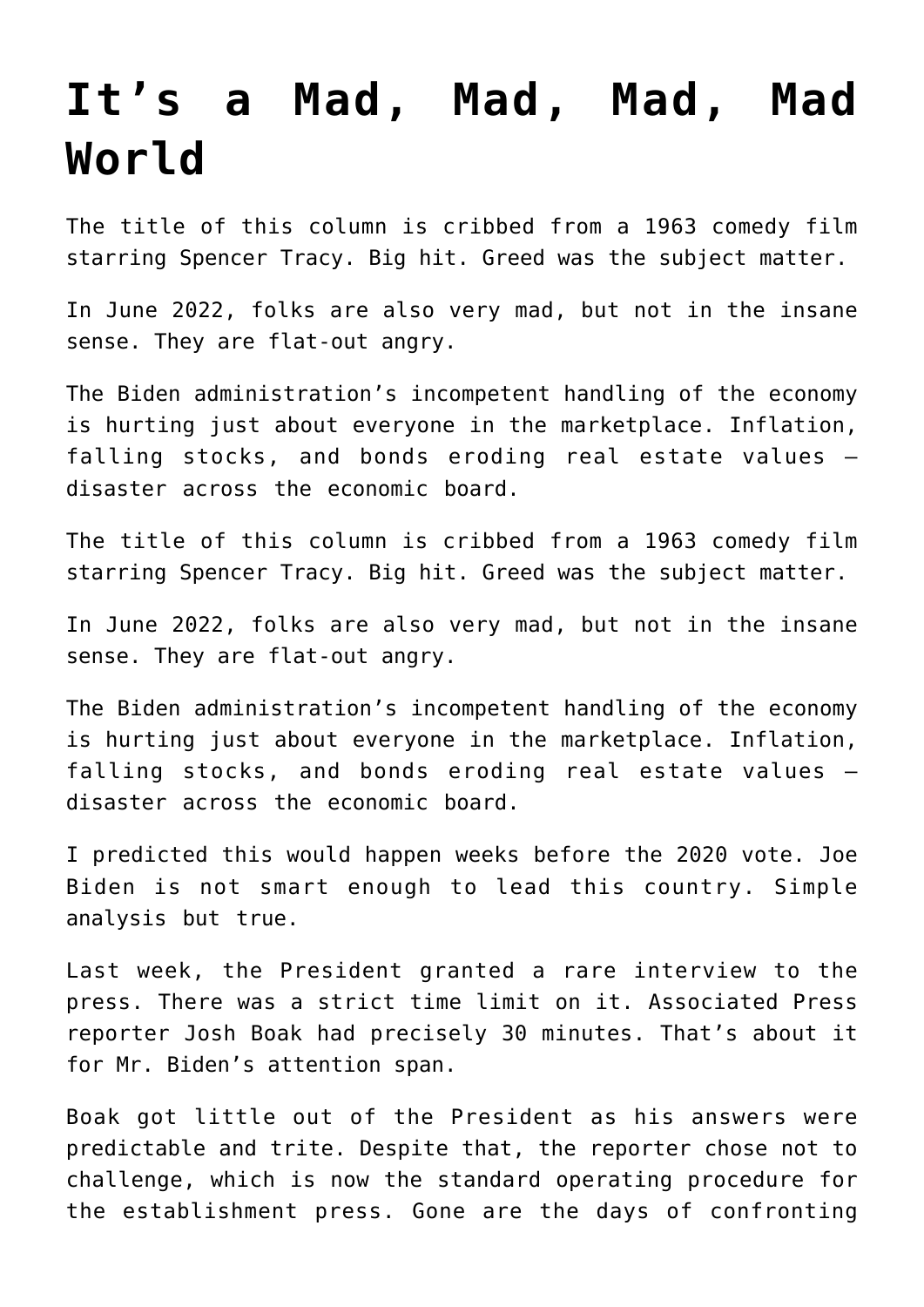Trump with a variety of unverified allegations. Now, it's "whatever you say, Mr. Biden." No matter how dopey it is.

Joe Biden told the Associated Press that Covid, Putin, and the Republicans are responsible for America's mess.

Of course, the follow-up question should have been that President Trump had to deal with Covid, Putin, and Republicans, and the economy was stable when he left.

But that kind of question is waaaaayyy too much for the AP.

Mr. Biden also said this: "People are really, really down. They're really down."

He went on to say Covid is largely responsible for the downness.

This kind of malarkey is now a standard issue. However, the "down" description is interesting and wrong at the same time.

What Mr. Biden doesn't accept is that the American people are not "down"; they're furious At Joe Biden.

Counting "shrinkflation," where consumers get less for whatever they buy, the inflation rate is running about 11 percent. And we are all doing the math.

The next number is about 60 percent of Americans believe Biden is doing a terrible job.

That means the Democrats are in deep trouble, and the progressive movement, largely responsible for Biden's horrible policies, is collapsing. Good. These progressives seek to destroy the most successful country in history. There is no compromising with them.

Biden, himself will not run again and may even resign for "health reasons." I could be wrong but file my predictions.

In the meantime, soldier on. We, the people, made a huge